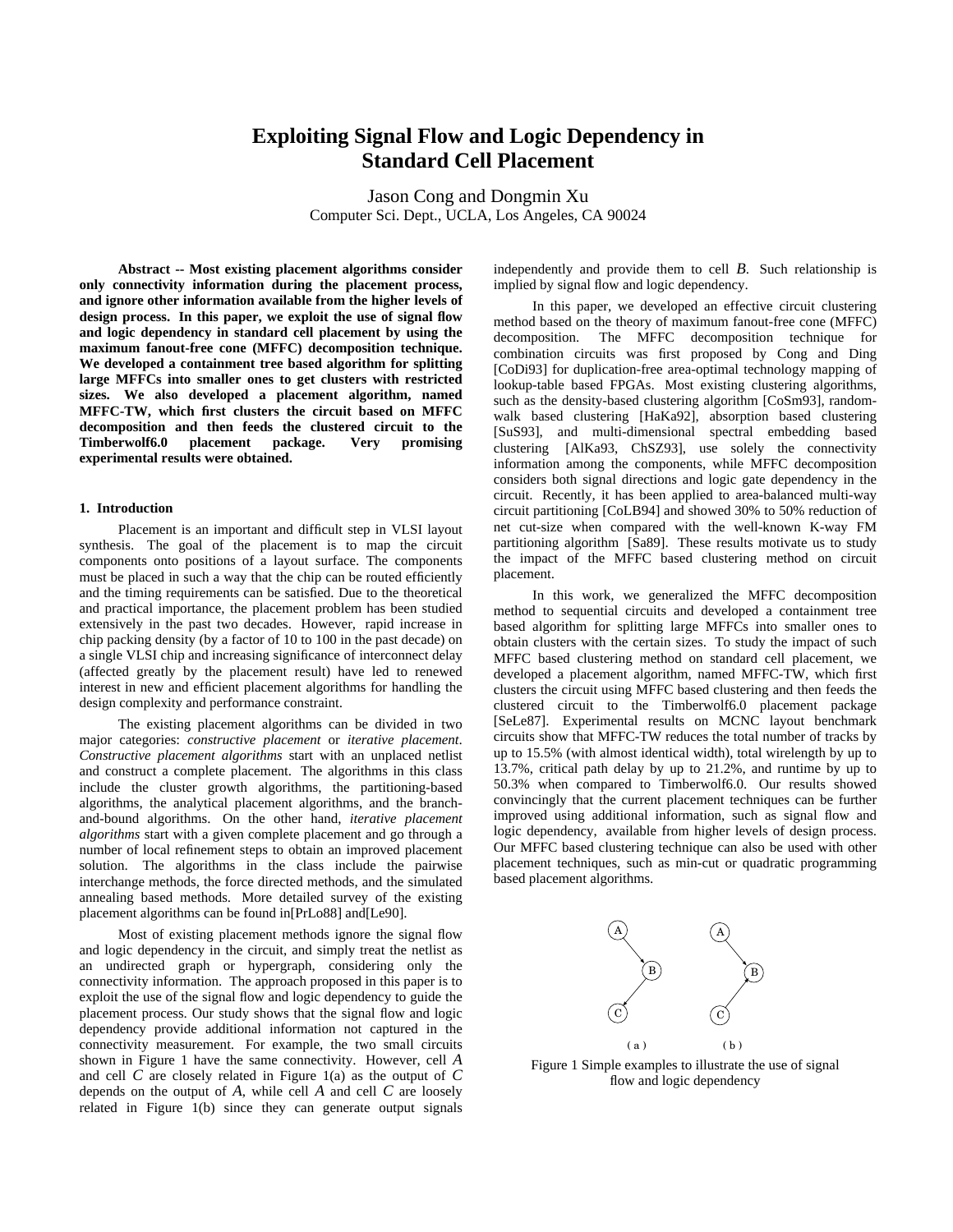The remainder of the paper is organized as follows. Section 2 reviews the concept of MFFC decomposition and its properties. Section 3 describes our MFFC clustering based placement algorithm. The experimental results are presented in Section 4. Finally, conclusions and future research are included in Section 5.

# **2. Review of MFFC and Its Properties**

The MFFC decomposition technique was first proposed for combination circuits [CoDi93]. Let  $input(v)$  denote the set of nodes which are the fanins of node  $v$ , and *output*  $(v)$  the set of nodes which are the fanouts of node  $\nu$ . For a node  $\nu$  in the network, a cone of *v*, denoted by  $C_v$ , is a subgraph of logic gates (excluding primary inputs (PIs)) consisting of *v* and its predecessors such that any path connecting a node in  $C_v$  and  $v$  lies entirely in  $C_v$ . We call *v* the root of  $C_v$ . A fanout-free cone (FFC) at *v*, denoted by  $FFC_v$ , is a cone of *v* such that for any node  $u \neq v$  in  $FFC_v$ , output  $(u) \subseteq$  $FFC_v$ . The maximum fanout free cone (MFFC) of *v*, denoted by  $MFFC_v$ , is an FFC of *v* such that for any non-PI node *w*, if *output*(*w*) ⊆ *MFFC*<sub>*v*</sub>, then *w* ∈ *MFFC*<sub>*v*</sub>. Figure 2 shows the MFFC of each node (see the smallest shadowed area of that node) in a network. It is not difficult to show that MFFC is unique for every node, and any FFC of *v* is contained in *MFFC<sup>v</sup>* . Clearly, if a gate  $u$  is in  $MFFC_v$ , its value is used solely for generating the output at gate  $\nu$  (and its descendants). Therefore, it is very natural to cluster  $u$  and  $v$  together. In general, all the gates in a single *MFFC<sup>v</sup>* can be considered to be closely related, since they are used solely for computation of *v*. The results in [CoDi93, CoDi94b] showed that MFFCs have the following important properties:

- (P1) If  $w \in MFFC_v$ , then  $MFFC_w \subseteq MFFC_v$ .
- (P2) Two MFFCs are either disjoint or one must contain another.

Based these results, we can decompose a combinational circuit *N* into a set of disjoint MFFCs as follows: (i) choose a primary output (PO) node  $\nu$  from  $N$  and compute  $MFFC_{\nu}$ , (ii) let *N* be *N*−*MFFC*<sub>*v*</sub> and include those nodes in *N* with fanouts to *MFFC<sup>v</sup>* also as POs of *N*, and (iii) decompose *N* recursively. It is easy to see that such a decomposition is unique. Figure 3 shows the MFFC decomposition of the network of Figure 2. Note that MFFC decomposition is different from tree decomposition, because an MFFC can contain reconvergent fanout. The following results have been shown for MFFC decomposition:

(P3) For technology mapping of lookup-table (LUT) based FPGAs, we can compute an area-optimal duplication-free mapping of each MFFC in the MFFC decomposition of *N independently* to get an area-optimal duplication-free mapping of *N* [CoDi93].



Figure 2 Maximum fanout free cone (MFFC) of each node



Figure 3 MFFC decomposition of the network in Figure 2

(P4) For acyclic partitioning, if we do not consider the area constraint, there is an optimal acyclic two-way partition $(X, Y)$ of *N*, such that for each *MFFC<sup>i</sup>* in the MFFC decomposition of *N*, either  $X \cap MFFC_i = \phi$  or  $MFFC_i \subseteq$ *X* [CoLB94]. (i.e. the optimal cut will not cut through any MFFCs).

It is clear that MFFC decomposition considers both signal flow and logic dependency. The properties P1-P4 further suggest that MFFC decomposition produces natural circuit decomposition. A few other clustering/decomposition methods have been developed in the past which consider signal directions in the circuits. These methods include the corolla based decomposition method by Dey, Brglez, and Kedem [DeBK90] based on the analysis of convergent fanouts, and the simple cone-based decomposition by Saucier, Brasen, and Hiol, which allows the overlapping cones.[SaBH93]. In a very recent work [TsLi95], Tsay and Lin introduced a cone structure identified by a clustering heuristic which is similar to MFFC clustering. They applied this clustering technique to standard cell placement. Their algorithm searches the cones in the given circuit and merges small cones into larger clusters first. Then, it uses TimberWolfMC to perform a macro cell placement which each cone is treated as a soft macro cell. A mapping procedure is used to map cells in each macros to the standard cell rows. Finally, TimberWolf 6.0 is used to refine the placement result by starting it at a low annealing temperature. The experimental results showed that this method improves the wire length and track density on most examples with shorter CPU time, when comparing with TimberWolf6.0.

In general, the properties P1-P4 do not hold for corolla based decomposition and other cone-based decompositions.

#### **3. MFFC Clustering Based Standard Cell Placement**

Our new placement algorithm, MFFC-TW, first computes MFFC based clustering and then uses TimberWolf6.0 to place the clustered circuit. It consists of the following procedures:

- (i) Use MFFC decomposition technique to obtain a natural circuit decomposition.
- (ii) Use a containment tree based approach to split large MFFCs into smaller ones.
- (iii) Generate linear placement for all cells in each cluster and then group them as a large cell to obtain the clustered circuit.
- (iv) Use TimberWolf6.0 to place the clustered circuit and perform global routing.
- (v) Calculate the critical path delay to evaluate the circuit performance.

The remainder of this section explains each step in detail.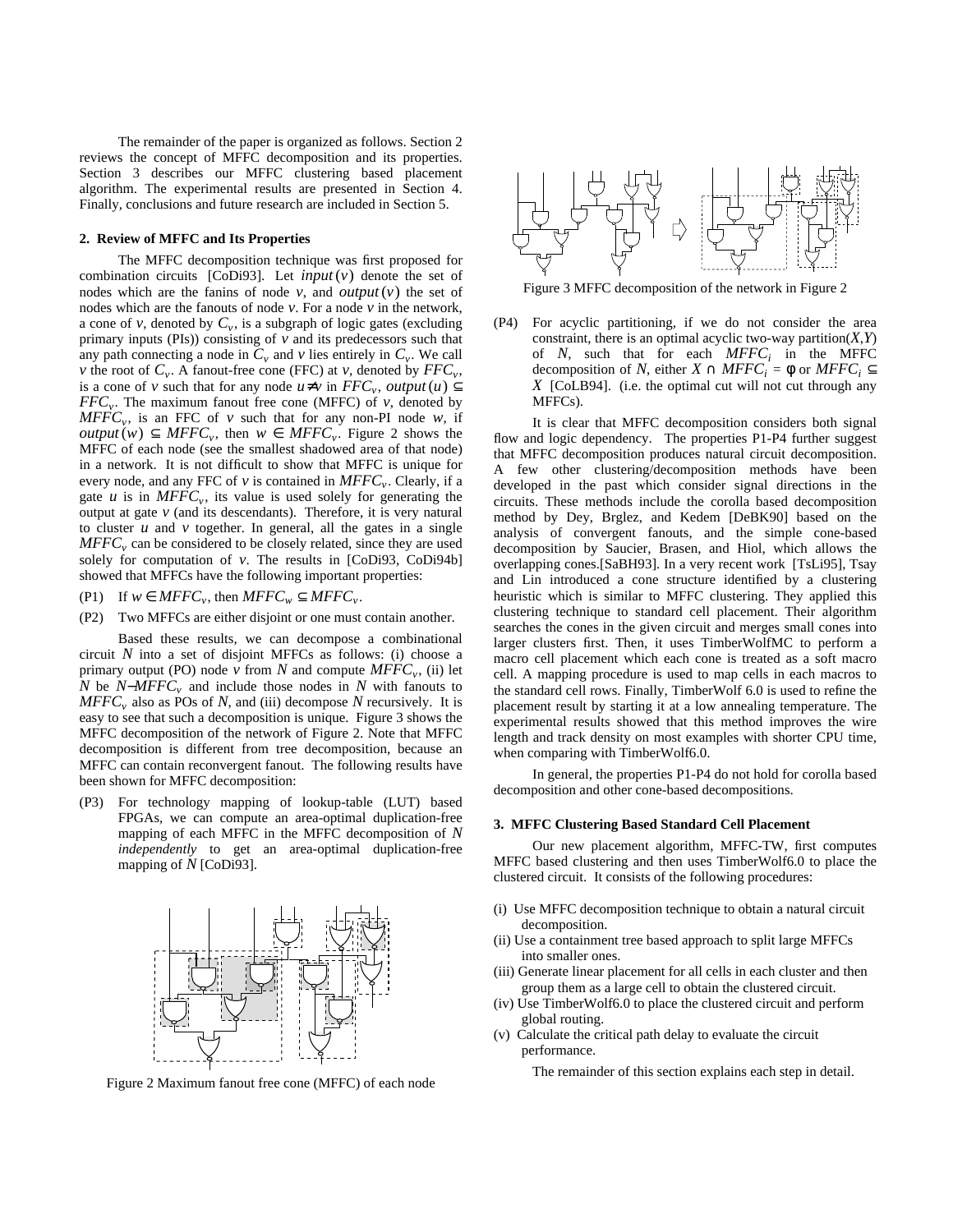## **3.1. MFFC Decomposition**

We use the MFFC decomposition method for combinational circuits from [CoDi93] and extend it to the sequential circuits by allowing directed cycles in some MFFCs.

Given a combinational or sequential circuit *N*, we first remove clock and reset signals, since they are connected to all sequential elements. Let set Q, initialized to empty, store the resulting MFFCs from our decomposition. We repeat the following three steps to obtain MFFC decomposition of network *N*: (i) choose an arbitrary PO or the input to a sequential element(SE)  $\nu$  from  $N$ , initialize  $MFFC_v = \{v\}$ ; (ii) construct  $MFFC_v$  by repeatedly including a transitive fanin *u* of *v* as soon as  $output(u) \subseteq MFFC_v$ and stop when no such cell exists. (iii) put *MFFC<sup>v</sup>* into *Q*, let *N*=*N*−*MFFC<sup>v</sup>* and update the PO list to include those gates which fanout to some gates in *MFFC<sup>v</sup>* . The process stops when *N* is empty. Figure 4 shows the MFFC decomposition of a sequential circuit. Notice that the left shadowed rectangle is an MFFC with a signal loop inside. Since this algorithm traverses each connection only once during the MFFC decomposition, it is not difficult to show that the time complexity of the MFFC decomposition algorithm is *O*(*m*), where *m* is the number of connection in *N*.



Figure 4 MFFC decomposition of a sequential circuit

## **3.2. Containment Tree Based MFFC Splitting**

After MFFC decomposition, an MFFC splitting process is necessary to split large MFFCs into smaller ones such that the number of different cell widths is not increased significantly, compared with that of the original network. If this is not done, the placement results may be poor, since the exchange of two cells with different widths will cause a large penalty in the TimberWolf cost function and make the calculation of total wire length inaccurate.

For standard cell design we assume that cells have the identical height and variable width. Let  $NC = \{nc_1, nc_2, ..., nc_n\}$ denote all cells in a given network *N*,  $W$ ( $nc<sub>i</sub>$ ) the width of cell  $nc<sub>i</sub>$ (1≤*i*≤*n*). We define a cell width set for network *N* as  $CW_N = \{w_1, w_2, \dots, w_N\}$ *w*<sub>2</sub>, ..., *w*<sub>*d*</sub></sub>} (*d*≤*n*), which holds all different *W*(*nc*<sub>*i*</sub>) (1≤*i*≤*n*). Since we place each cluster in a single row in our current implementation, the width of the cluster *C* is defined as

$$
W(C)=\sum_{c\in C}W(c).
$$

We define the size of a set  $S$ , denoted by  $|S|$  to be the number of elements in *S*.

In our program, we first carry out MFFC decomposition to obtain the clustered network  $N_c$  of a given network N. Then, TimberWolf is used for the placement of  $N_c$ . Note that in general  $|CW_{N_C}| \geq |CW_N|$ , i.e. the number of cell widths increases after clustering due to the new cell widths introduced by the clusters. We

want to control  $|CW_{N_C}|$ , i.e. the number of cell widths in the clustered circuit so that it is easy for TimberWolf to exchange two cells (recall that TimberWolf allows cell overlap. The TimberWolf cost function penalizes the exchange of cells with different widths, discouraging this type of move). Therefore, we introduce the constraint  $|CW_{N_C}| = |CW_N| + k$  to limit the number of new cell widths being introduced by clustering, where *k* is the parameter provided by the designer.

Given a network *N* to be implemented with standard cell design, let  $MFFCS = \{MFFC_1, MFFC_2, ..., MFFC_m\}$  be the set of MFFCs in the clustered network  $N_c$  after MFFC decomposition of *N*. If  $|CW_{N_C}| > |CW_N| + k$ , we choose an MFFC with the largest size to split. Suppose  $MFFC_i$  (1≤*i*≤*m*) is chosen, then  $MFFC_i$  is decomposed into a number of clusters  $C_{i1}$ ,  $C_{i2}$ , ...,  $C_{ip}$  such that  $C_{ik} \cap C_{il} = \phi$  (1≤*k*, *l*≤*p*) and  $|C_{ij}|$  should be as large as possible. Notice that not all  $C_{ij}$  (1≤*j*≤*p*) are MFFCs. Let  $SC_i = \{C_{i1}, C_{i2}, \}$ ...,  $C_{ip}$ . We define  $\tilde{S}M_i = \{C_{ij} | C_{ij} \in SC_i \text{ and } C_{ij} \text{ is an MFFC}\}.$ In order to take advantage of the inherent features of MFFC, we want to maximize  $|SM_i|$ , i.e. we want as many clusters in  $SC_i$  to be MFFCs as possible. We can show that when the number of clusters in  $SC<sub>i</sub>$  is larger than one, there exists at least one cluster in  $SC<sub>i</sub>$ which is not an MFFC.

After  $MFFC_i$  is split, the clusters in  $N_c$  are updated by replacing  $MFFC_i$  with  $C_{i1}$ ,  $C_{i2}$ , ...,  $C_{ip}$ . Then, we update  $CW_{N_C}$ . If  $|CW_{N_C}|$  is still larger than  $|CW_N|+k$ , we repeat the above process again by choosing an MFFC with largest size to split. This iteration is continued until  $|CW_{N_C}| = |CW_N| + k$ .

To describe the MFFC splitting algorithm which can satisfy the above requirements, we first give some definitions.

For a given MFFC of node  $v$  (e.g.  $MFFC_v$ ), we assume that the MFFCs of all  $u_i \in MFFC_v$  are  $MFFC_{u_1}$ ,  $MFFC_{u_2}$ , ...,  $MFFC_{u_n}$  (*n*=| $MFFC_v$ |). For each  $MFFC_{u_i}$  (1≤*i*≤*n*), it may contain a number of  $MFFC_{u_j}$ , e.g.  $MFFC_{u_i} \supseteq MFFC_{u_j}$  (1≤*j*≤*n*, *i*≠*j*).

- **Def 1**:  $MFFC_{u_i}$  directly contains  $MFFC_{u_j}$ , if  $MFFC_{u_i} \supseteq$  $MFFC_{u_j}$  and  $MFFC_{u_i}$  is the smallest MFFC (in size) containing *MFFC<sup>u</sup><sup>j</sup>* .
- **Def 2**: For a given MFFC *M*, its containment tree, denoted by *CT<sup>M</sup>*  $= (V,E)$ , is defined as a directed tree, where each vertex  $M_i \in V$  is a vertex which corresponds to  $MFFC_{u_i}$  ( $u_i \in M$ ), each directed edge  $(M_i, M_j) \in E$  represents that  $MFFC_{u_i}$ directly contains *MFFC<sup>u</sup><sup>j</sup>* .

To illustrate the above definitions, let us look at a small circuit with six cells in Figure 5(a). All six cells are grouped in a MFFC. To split it, we find MFFCs of each node first. We obtain six MFFCs listed below:

$$
MFFC_{u_1} = \{u_1, u_2, u_3, u_4, u_5, u_6\}
$$
  
\n
$$
MFFC_{u_2} = \{u_2, u_4\}
$$
  
\n
$$
MFFC_{u_3} = \{u_3, u_5\}
$$
  
\n
$$
MFFC_{u_4} = \{u_4\}
$$
  
\n
$$
MFFC_{u_5} = \{u_5\}
$$
  
\n
$$
MFFC_{u_6} = \{u_6\}
$$

Let vertices  $M_1 \sim M_6$  in the containment tree correspond to  $MFFC_{u_1} \sim MFFC_{u_6}$ , then the containment tree is shown in Figure 5(b). Note that although cell  $u_6$  is not connected to cell  $u_1$  in the circuit, there is an edge pointing from  $M_1$  to  $M_6$ . A possible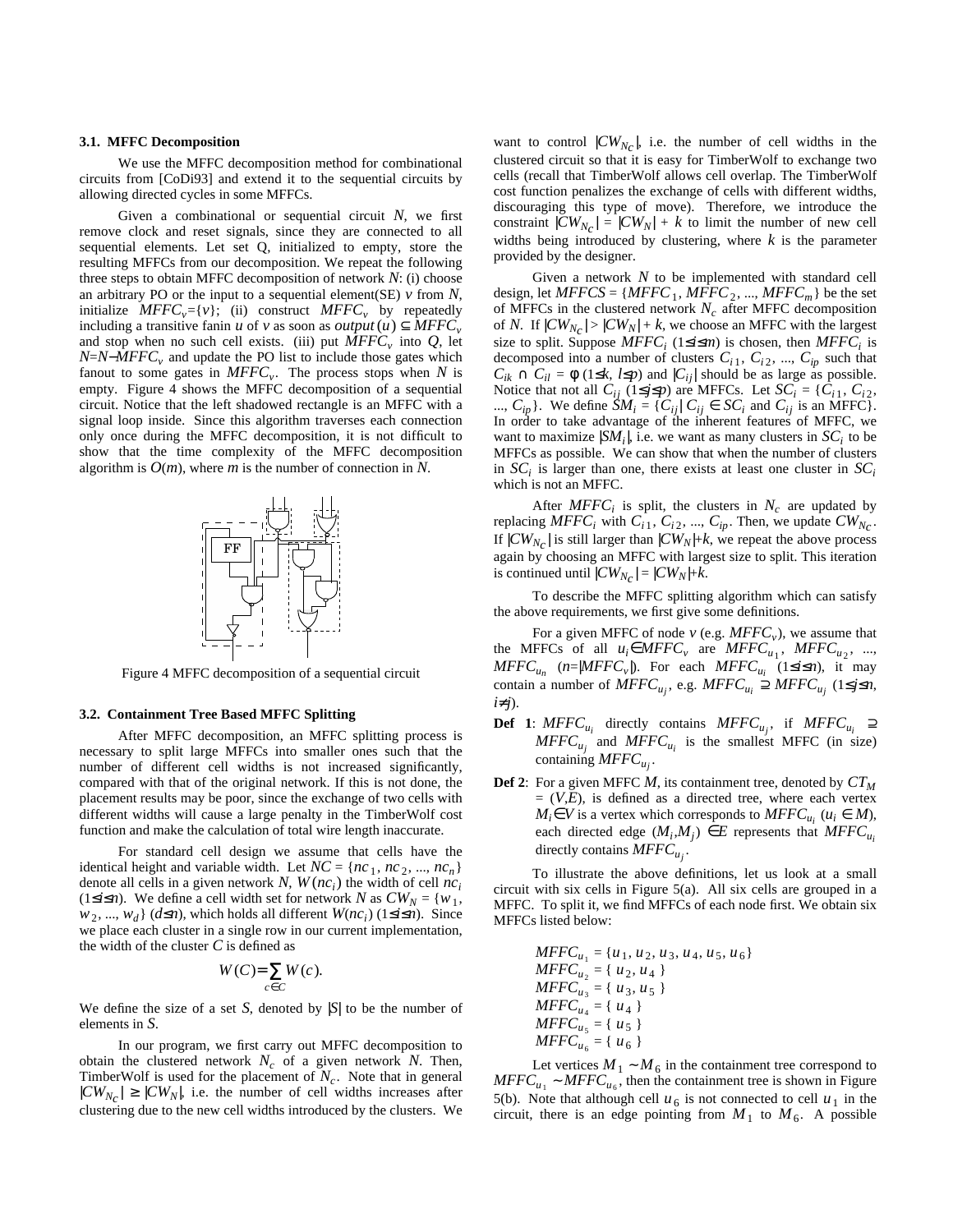splitting solution for this example is  $\{u_1\}$ ,  $\{u_2, u_4\}$ ,  $\{u_3, u_5\}$ and {  $u_6$  }.



Figure 5 Containment tree of an MFFC

Given an MFFC *M*, let *root*(*M*) be the root cell of *M*. If we need to split M, we always have  $\{root(M)\}\$ as a single cluster. Then, we traverse all edges of  $(M, M<sub>i</sub>)$  in the containment tree  $CT_M$  to introduce MFFCs, corresponding to each  $M_i$ , into the cluster list. We recompute the cell width and find the next MFFC to split. This procedure can be carried out recursively until  $|CW_{N_C}| \le$  $|CW_N| + k$ .

# **3.3. Linear Placement for Cells in the Clusters**

After MFFC splitting, we compute a linear placement for all cells in each cluster to reduce wirelength among them. The cells are abutted according to the linear ordering to form a large cell. When the number of cells in each cluster is small (less than 6), we use an exhaustive searching method to find the optimal linear ordering. When the number of cells in each cluster is large, we use the second smallest eigenvector of the Laplacian matrix of the MFFC to compute a linear placement [Ha70, HaKa91].

# **3.4. Placement of the Clustered Circuit**

In general, we can use any placement algorithm at this stage. In our implementation, we choose TimberWolf6.0 [SeLe87] to place the clustered circuit, because of the availability of the tools and the demonstrated quality of TimberWolf6.0 placement solutions.

## **3.5. Timing Analysis**

Since TimberWolf6.0 package provides only a global routing solution, to calculate the critical path delay without implementing the detailed router, we measure the wirelength using the maximum bounding box which encloses all pins of a signal net. The gate delay formula was given below [Ko91]:

## *delay* = *delay\_constant* + *delay\_fan* × *output\_capacitance*

where *delay\_constant* is the intrinsic gate delay from an input pin to an output pin, *delay\_fan* the equivalent driver resistance, and *output\_capacitance* the total capacitance seen by the driver. Parameters *delay\_constant* and *delay\_fan* are specified in the cell library.

To calculate the wire delay, we used a π-type lumped *RC* model.

$$
wire\_delay = R_{wire} \times (C_{wire}/2 + C_{sinks})
$$

where  $R_{wire}$  and  $C_{wire}$  are the lumped wire resistance and capacitance, respectively. *Csinks* is the sum of the gate capacitances of the sinks. We calculated the maximum delay of a given design from PIs (or flip-flops) to POs (or flip-flops) as the circuit delay.

According to the MOSIS SCMOS 2.0µ technology file, the wire width of metal 1 and metal 2 for circuit *fract*, *struct* and *biomed* are 3 µm. The other parameters are listed in Table 1. The same delay estimator and parasitic parameters are used to evaluate the delay of TimberWolf6.0 and MFFC-TW placement solutions.

| sheet resistance( $\Omega/\square$ ) |         | capacitance $(fF/\mu m^2)$ |                         |  |
|--------------------------------------|---------|----------------------------|-------------------------|--|
| metal 1                              | metal 2 | M1 over sub                | M <sub>2</sub> over sub |  |
| 0.108                                | 0.045   | 0.027                      | 0.021                   |  |

---Table 1 Parameters of MOSIS SCMOS 2.0µ technology

--------------------

## **4. Experimental Results**

--------------------

The algorithm proposed in this paper, MFFC-TW, was implemented in C under UNIX on SUN SPARC workstations. In the MCNC standard cell benchmark suite, we found out five circuits (listed in Table 2) which have signal direction information. Three of them (*fract*, *struct* and *biomed*) have timing information. The description of these circuits is shown in Table 2. Column 2 to 4 show the number of standard cells, the number of I/O pads and the number of nets in the designs, respectively. The fifth column shows the number of rows used in our tests. Column 6 and 7 show the number of MFFCs after MFFC decomposition and the number of clusters after MFFC splitting (with parameter *k*=2 as defined in Section 3.2), respectively. Finally, the eighth column shows the runtime (on SUN SPARC 5) MFFC-TW spends to generate the clustered circuit, which is negligible comparing to the runtime of the subsequent step of using TimberWolf6.0 to place the clustered circuits.

| circuit  | cells | pads | nets | rows | clusters after<br>decomposition | clusters after<br>splitting | $\text{ runtime}(s)$ |
|----------|-------|------|------|------|---------------------------------|-----------------------------|----------------------|
| fract    | 125   | 24   | 147  |      | 60                              | 107                         | 0.8                  |
| primary1 | 752   | 81   | 904  | 17   | 414                             | 705                         | 8.7                  |
| struct   | 1888  | 64   | 1920 | 18   | 1183                            | 1186                        | 28.0                 |
| primary2 | 2907  | 107  | 3029 | 29   | 1117                            | 2429                        | 71.2                 |
| biomed   | 6417  | 97   | 5742 | 44   | 2176                            | 2897                        | 261.8                |

Table 2 Benchmark circuits and efficiency of MFFC based clustering algorithm

The specification given by MCNC about the design rules was used for these benchmarks. We compared the results by applying TimberWolf6.0 to both original and clustered circuit. For each circuit, we run TimberWolf6.0 five times. The values of the best designs by TimberWolf6.0 and MFFC-TW were reported in Table 3. In this table, column 3 to 7 show the number of tracks, the total wire length in meters, the width of maximum cell row in microns, the critical path delay in nano-seconds and the runtime of TimberWolf6.0 in seconds. The runtime is recorded on a SUN SPARC1000 server. The last two rows in Table 3 show the maximum and average reduction in percentage by MFFC-TW compared to TimberWolf6.0 for all five circuits, respectively.

From Table 3, we can find that the clustered circuits used much less CPU time for all the five circuits. The runtime is reduced by up to 50%. We can also find that MFFC-TW is especially effective for large circuits. For circuits *struct*, *primary2* and *biomed*, the track count is reduced by 15.0%, 6.7% and 15.5%, respectively; the wirelength is reduced by 5.8%, 2.8% and 13.7%, respectively,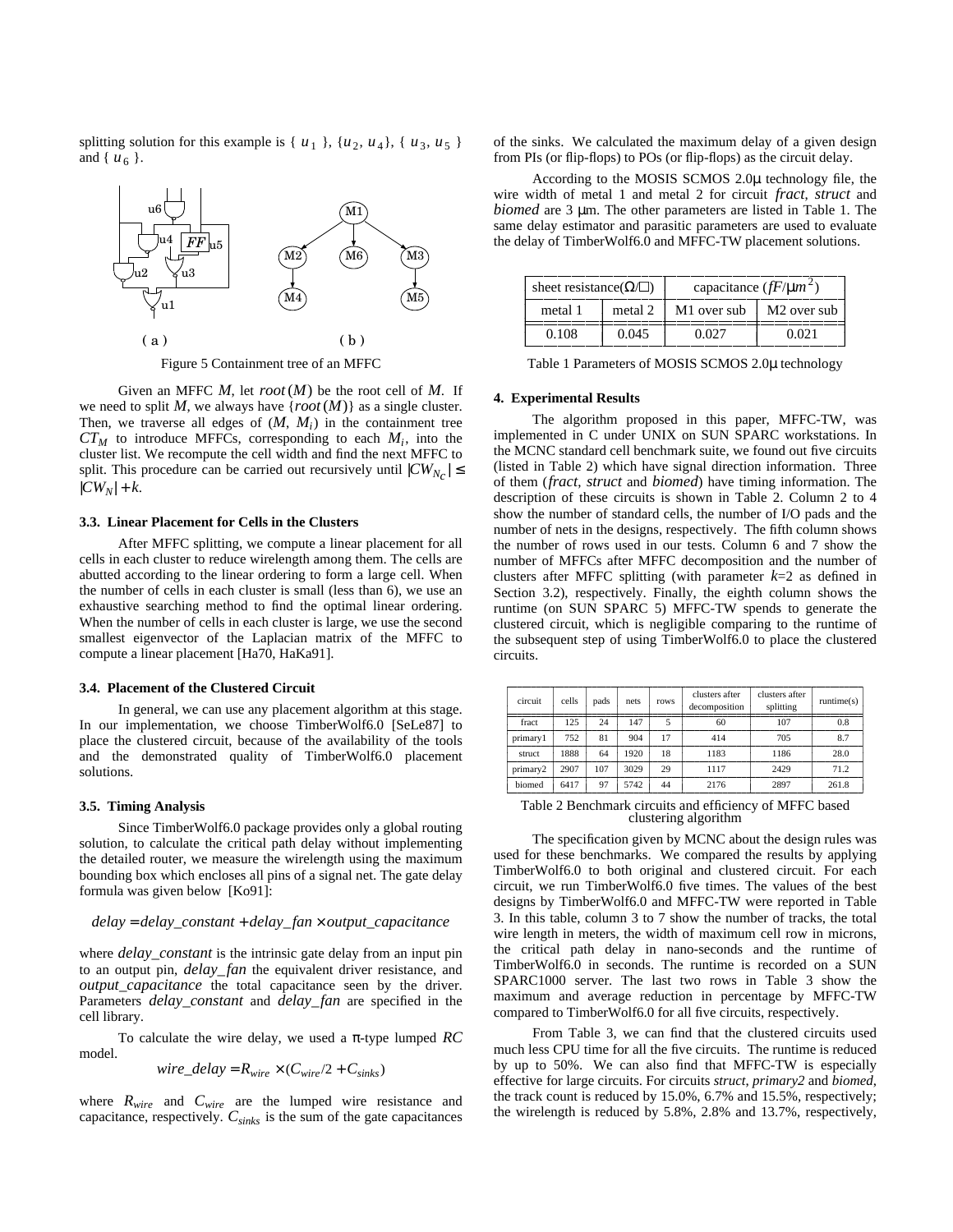with almost identical maximum row length. For circuit *fract*, *struct* and *biomed*(the only three circuits with timing information), the critical path delay is reduced by 21.2%, 12.1% and 18.6%, respectively. It is not surprising to see that MFFC-TW reduces the interconnect delay substantially as it groups logically dependent

gates close to each other. Note that TimberWolf6.0 is not a performance-driven placement algorithm. So, it is reasonable to expect that our MFFC based clustering algorithm will produce even better timing results when integrated with a performance-driven placement algorithm.

| circuit                   | algorithm      | track    | wireLen(m) | $width(\mu m)$ | delay(ns) | time(s)   |
|---------------------------|----------------|----------|------------|----------------|-----------|-----------|
|                           | TW             | 40       | 0.062      | 1590           | 64.51     | 328.8     |
| fract                     | MFFC-TW        | 38       | 0.061      | 1576           | 50.82     | 289.6     |
|                           | DC-TW          | 37       | 0.066      | 1590           | 60.77     | 340.3     |
|                           | TW             | 174      | 1.07       | 4760           | $\ast$    | 1057.0    |
| primary1                  | MFFC-TW        | 175      | 1.05       | 4760           | $\ast$    | 802.0     |
|                           | DC-TW          | 166      | 1.04       | 4750           | $\ast$    | 851.2     |
|                           | TW             | 177      | 0.69       | 5544           | 699.30    | 3200.1    |
| struct                    | <b>MFFC-TW</b> | 150      | 0.65       | 5506           | 615.04    | 1589.6    |
|                           | DC-TW          | 174      | 0.69       | 5541           | 698.25    | 2697.1    |
|                           | TW             | 507      | 3.89       | 7972           | *         | 6050.7    |
| primary2                  | MFFC-TW        | 473      | 3.78       | 7986           | $\ast$    | 5495.5    |
|                           | DC-TW          | 479      | 3.73       | 8014           | $\ast$    | 6517.4    |
|                           | TW             | 756      | 3.88       | 10385          | 173.50    | 16173.2   |
| biomed                    | <b>MFFC-TW</b> | 639      | 3.35       | 10415          | 141.30    | 9999.5    |
|                           | DC-TW          | 758      | 3.80       | 10427          | 238.38    | 21554.0   |
| max. reduction by MFFC-TW |                | $-15.5%$ | $-13.7\%$  | $-0.9\%$       | $-21.2%$  | $-50.3%$  |
| ave. reduction by MFFC-TW |                | $-8.3\%$ | $-5.2%$    | $-0.2%$        | $-17.3%$  | $-26.7%$  |
| max. reduction by DC-TW   |                | $-7.5\%$ | $-4.1\%$   | $-0.2\%$       | $-5.6\%$  | $-19.5\%$ |
| ave. reduction by DC-TW   |                | $-3.9\%$ | $-0.5%$    | $+0.1\%$       | $+10.6%$  | $+1.9\%$  |

Table 3 Comparison of MFFC-TW and DC-TW with TimberWolf6.0 on MCNC benchmark circuits (\* Delay information was only available for *fract*, *struct*, and *biomed*)

To study the effectiveness of MFFC clustering, we also implemented the density-based clustering algorithm[CoSm93] and replaced the MFFC clustering algorithm with this density-based algorithm in MFFC-TW. This new package is named DC-TW. In this density-based clustering approach, a netlist is represented by a graph rather than a hypergraph. An *r*-terminal net is represented by an *r*-clique in the graph. The weighting function of  $\frac{2}{r}$  is used to weight each edge in *r*-clique. The density of a cluster is defined as  $\frac{E}{M_c}$ , where  $M_c = \begin{bmatrix} 2 \\ 2 \end{bmatrix}$  and *E* is the total weight of the edges in the cluster. The approach used in[CoSm93] is to collapse small cliques recursively if the size and density of each clique are larger than the pre-defined thresholds (the density threshold is defined as  $\alpha_n \times D$ , where *D* is the ratio of the total edge weight to  $\begin{bmatrix} n \\ 2 \end{bmatrix}$ , n is the total number of vertices in the graph,  $\alpha_n = 4.5$  when  $n \leq 1000$ , and  $\alpha_n = 10$ when  $n > 1000$ ). In our implementation, since we just need small clusters, the recursive process of the original algorithm is removed so as to avoid producing large clusters. We calculated the density of all cliques with the size of 3 to 5. For a clique, if its density is greater than the density threshold, we group all cells in this cluster as a large cell so as to obtain the clustered circuit. The results of this clustering algorithm is shown in Table 4. In Table 4, column 6 shows the number of clusters after the density-based clustering. Column 7 shows the runtime on SUN SPARC 5. We can find that the runtime is much longer for large circuits, when comparing with our MFFC clustering algorithm shown in Table 2. The comparison of DC-TW with TimberWolf6.0 is also shown in Table 3. We can see that the results of DC-TW are comparable with those of TimberWolf6.0. However, it spent even longer CPU time for large circuits, such as *primary2* and *biomed*. Also the critical path delay is nearly same as or larger than that of TimberWolf6.0. So, we conclude that the MFFC clustering method is more effective than the density-based clustering algorithm.

| circuit  | cells | pads | nets | rows | no. of clusters<br>after clustering | $\text{ runtime}(s)$ |
|----------|-------|------|------|------|-------------------------------------|----------------------|
| fract    | 125   | 24   | 147  |      | 73                                  | 0.9                  |
| primary1 | 752   | 81   | 904  | 17   | 733                                 | 14.5                 |
| struct   | 1888  | 64   | 1920 | 18   | 1170                                | 22.5                 |
| primary2 | 2907  | 107  | 3029 | 29   | 2670                                | 1221.5               |
| biomed   | 6417  | 97   | 5742 | 44   | 3650                                | 476.9                |

Recently, TimberWolf7.0 has been developed and reported to produce better placement in terms of total wirelength and critical path delay [SuS93]. The source codes of TimberWolf7.0 is not available to us at this point so that we have not integrated the MFFC based clustering algorithm with TimberWolf7.0. We expect to see better results by MFFC-TW when TimberWolf7.0 is used. It is clear that our MFFC based clustering algorithm can be used with other placement algorithms, such as min-cut based algorithm or analytical placement algorithms like Gordian/Domino [KlSJ91, DoJS92], or Ritual [SrCK91].

# **5. Conclusions**

We have presented a new MFFC clustering approach for large row-based standard cell designs. Because of the inherent properties of MFFC decomposition, the logic dependency relation of cells is carefully maintained in each MFFC cluster. To apply MFFC clustering technique to standard cell designs, we split large MFFCs into smaller ones. We developed a containment tree based MFFC splitting algorithm: **MFFC-splitting**, to accomplish this